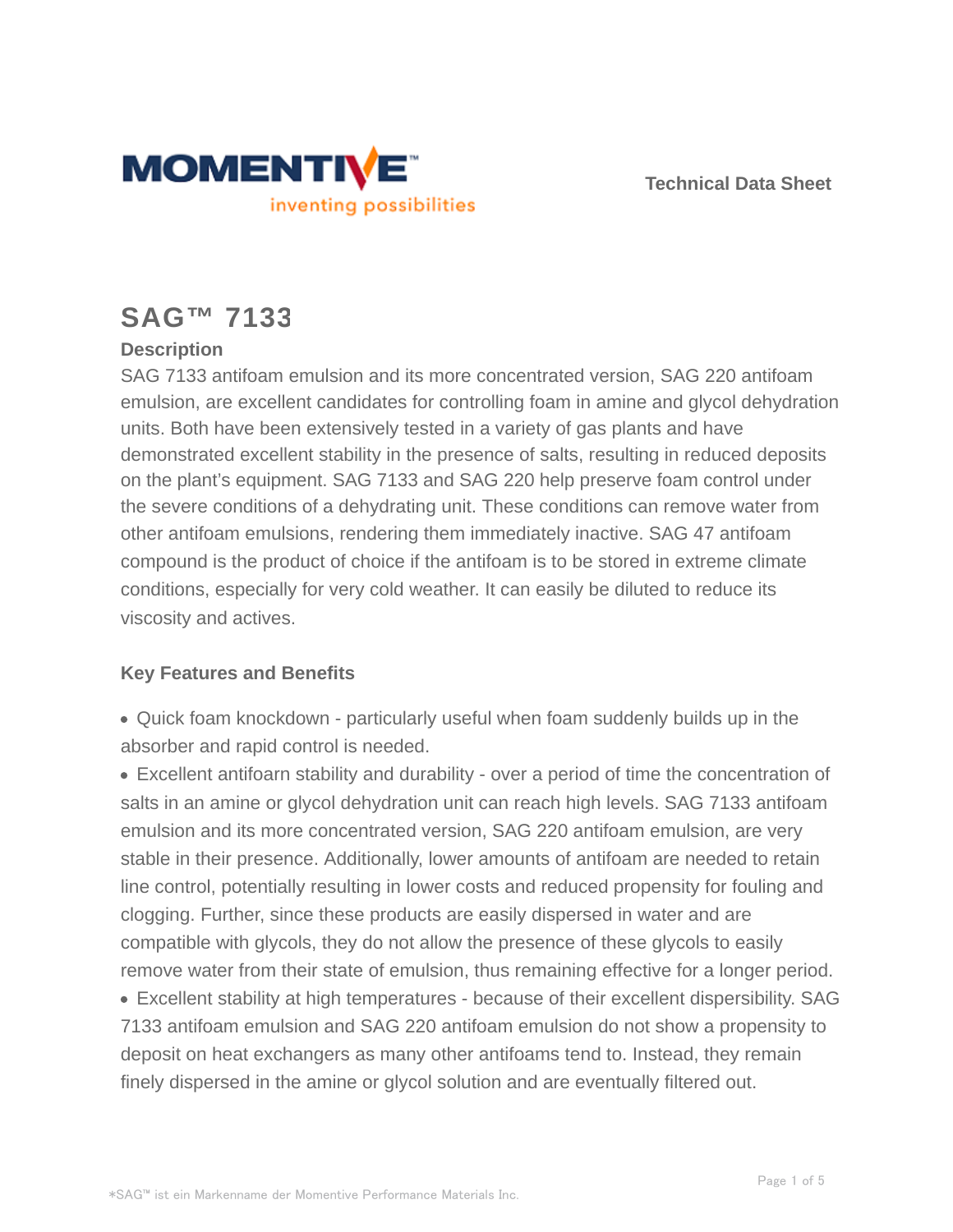Easy dilution and use - simple addition of water and minimum agitation is sufficient to dilute SAG 7133 antifoam emulsion and SAG 220 antifoam emulsion to required concentrations. Pumping of the diluted emulsions is easy, due to their low viscosity.

Reduced clogging or scaling in the heat exchangers - potentially resulting in less service maintenance.

Low concentrations can provide effective foam control - SAG 7133 antifoam emulsion and SAG 220 antifoam emulsion are often two to three times more effective than other antifoams used in gas treating units.

| <b>Emulsion: Silicone Antifoam Emulsion SAG 7133</b> |                                             |  |  |  |
|------------------------------------------------------|---------------------------------------------|--|--|--|
| <b>Chemical Nature</b>                               | Emulsion of a silicone antifoam compound    |  |  |  |
| Appearance                                           | White, homogeneous, slightly viscous liquid |  |  |  |
| Viscosity at 25°C, cSt                               | 600                                         |  |  |  |
| Active Ingredients, %                                | 10                                          |  |  |  |
| Specific Gravity at 25°/25°C                         | 1                                           |  |  |  |
| pH                                                   | $\overline{7}$                              |  |  |  |
| <b>Emulsion Type</b>                                 | Non-jonic                                   |  |  |  |
| <b>Suitable Diluents</b>                             | Water only                                  |  |  |  |
|                                                      |                                             |  |  |  |
| <b>Emulsion: Silicone Antifoam Emulsion SAG 220</b>  |                                             |  |  |  |
| <b>Chemical Nature</b>                               | Emulsion of a silicone antifoam compound    |  |  |  |
| Appearance                                           | White, homogeneous, slightly viscous liquid |  |  |  |
| Viscosity at 25°C, cSt                               | 600                                         |  |  |  |
| Active Ingredients, %                                | 20                                          |  |  |  |
| Specific Gravity at 25/25°C                          | 1                                           |  |  |  |
| pH                                                   | $\overline{7}$                              |  |  |  |
| <b>Emulsion Type</b>                                 | Non-jonic                                   |  |  |  |
| <b>Suitable Diluents</b>                             | Water only                                  |  |  |  |
|                                                      |                                             |  |  |  |
| Compound: Silicone Antifoam Compound SAG 47          |                                             |  |  |  |
| <b>Chemical Nature</b>                               | Polydimethyl siloxane compound              |  |  |  |
| Appearance                                           | <b>Translucent white</b>                    |  |  |  |
| Viscosity at 25°C, (after stirring), cP              | 2500                                        |  |  |  |
|                                                      |                                             |  |  |  |

#### **Typical Physical Properties**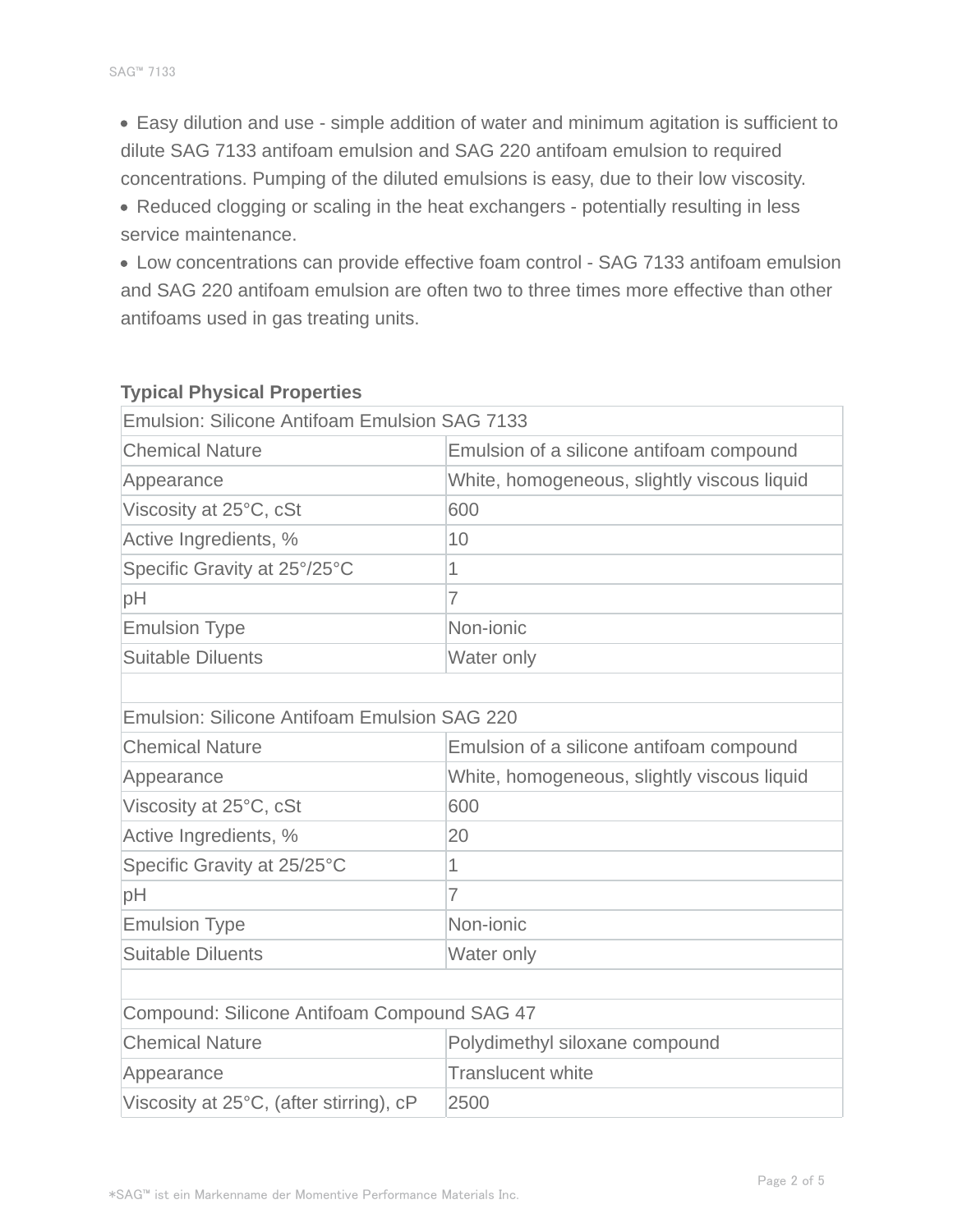| Active Ingredients, % by weight | 100                          |
|---------------------------------|------------------------------|
| Specific Gravity at 25°/25°C    | 0.988                        |
| Emulsifiers                     | <b>None</b>                  |
| Suitable Diluents               | Process liquid, hydrocarbons |

#### **Potential Applications**

SAG 7133 antifoam emulsion, its more concentrated version, SAG 220 antifoam emulsion, and SAG 47 antifoam compound are targeted for gas recovery plants, where natural gas must be washed, or scrubbed, before distribution, and for liquefied natural gas (LNG) plants that must achieve high gas purity before liquefaction.

In many amine units, foam can be problematic. Proper line control without antifoam is, generally, extremely difficult.

General-purpose antifoams have a wide range of applicability, but not all of them are suitable for use in the treatment of gas. Some foam control agents can aggravate the problem. Foam control in gas scrubbers is only one of the process parameters to be monitored. It is equally important to prevent or slow the fouling of the unit, because dismantling of the gas-scrubbing units is manually intensive. Incorrectly specified antifoams can easily lead to increased fouling and clogging, particularly in the heat exchangers. Momentive Performance Materials SAG antifoams are designed to provide foam control with a minimum of such problems.

**Patent Status** Standard copy to come

**Product Safety, Handling and Storage** Standard copy to come **Limitations** Standard copy to come

**Contact Information** Email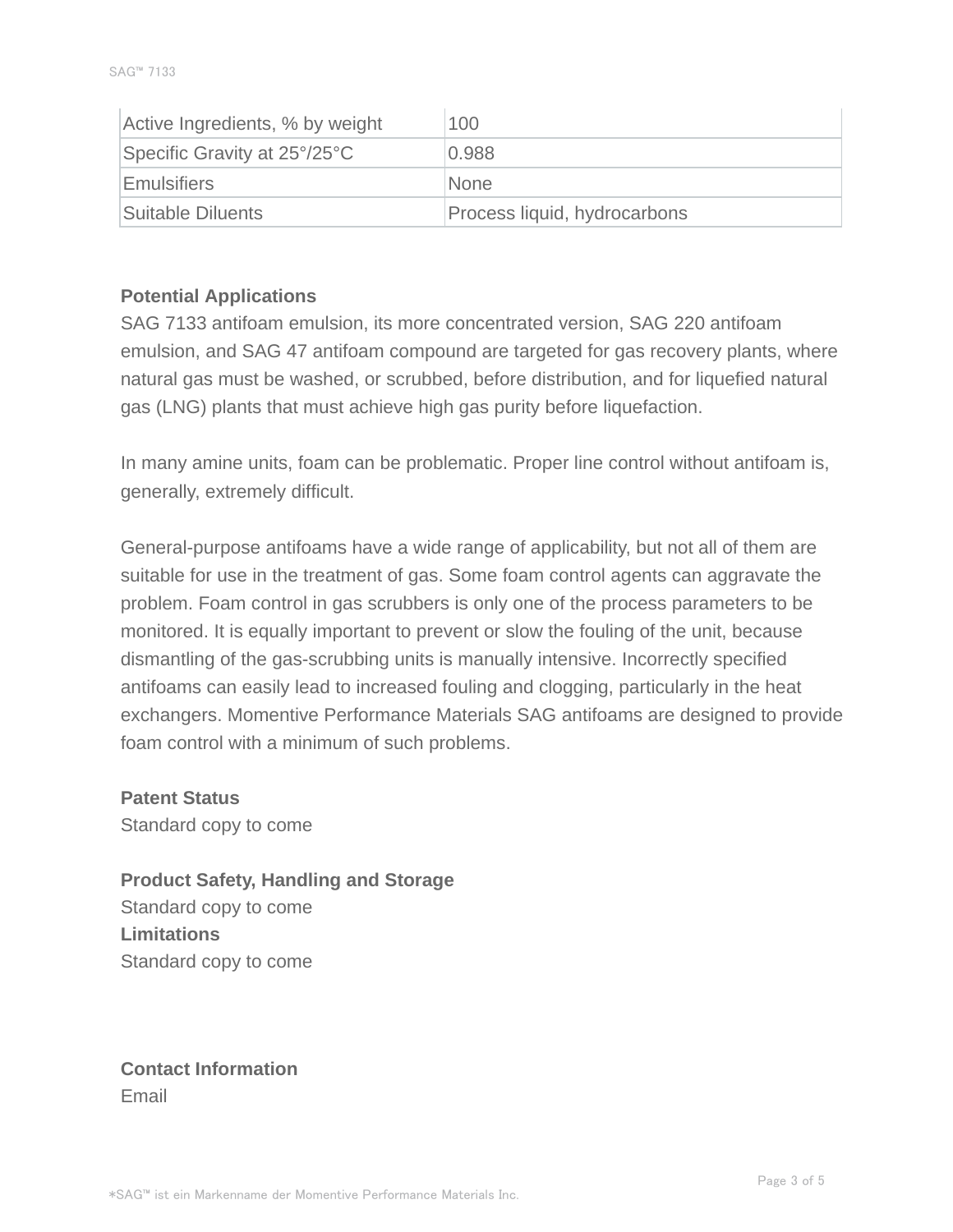#### commercial.services@momentive.com

#### **Telephone**

| <b>Americas</b>                       | <b>Latin America</b>                                      | <b>EMEAI- Europe, Middle</b><br>East, Africa & India                        | <b>ASIA PACIFIC</b>                            |
|---------------------------------------|-----------------------------------------------------------|-----------------------------------------------------------------------------|------------------------------------------------|
| +1 800 295 2392<br>Toll free*         | <b>Brazil</b><br>+55 11 4534 9650                         | <b>Europe</b><br>+390510924300                                              | <b>China</b><br>800 820 0202                   |
| +704 805 6946<br><b>Direct Number</b> | <b>Direct Number</b>                                      | Direct number                                                               | Toll free<br>+86 21 3860 4892<br>Direct number |
| *All American<br>countries            | <b>Mexico</b><br>+52 55 2169 7670<br><b>Direct Number</b> | India, Middle East &<br><b>Africa</b><br>+ 91 44 71212207<br>Direct number* | Japan<br>+81 3 5544 3111<br>Direct number      |
|                                       |                                                           | *All Middle Eastern<br>countries, Africa, India,                            | <b>Korea</b><br>+82 2 6201 4600                |

For literature and technical assistance, visit our website at: www.momentive.com

#### **DISCLAIMER:**

**THE MATERIALS, PRODUCTS AND SERVICES OF MOMENTIVE PERFORMANCE MATERIALS INC. AND ITS SUBSIDIARIES AND AFFILIATES (COLLECTIVELY "SUPPLIER"), ARE SOLD SUBJECT TO SUPPLIER'S STANDARD CONDITIONS OF SALE, WHICH ARE INCLUDED IN THE APPLICABLE DISTRIBUTOR OR OTHER SALES AGREEMENT, PRINTED ON THE BACK OF ORDER ACKNOWLEDGMENTS AND INVOICES, AND AVAILABLE UPON REQUEST. ALTHOUGH ANY INFORMATION, RECOMMENDATIONS, OR ADVICE CONTAINED HEREIN IS GIVEN IN GOOD FAITH, SUPPLIER MAKES NO WARRANTY OR GUARANTEE, EXPRESS OR IMPLIED, (i) THAT THE RESULTS DESCRIBED HEREIN WILL BE OBTAINED UNDER END-USE CONDITIONS, OR (ii) AS TO THE EFFECTIVENESS OR SAFETY OF ANY DESIGN INCORPORATING ITS PRODUCTS, MATERIALS, SERVICES, RECOMMENDATIONS OR ADVICE. EXCEPT AS PROVIDED IN SUPPLIER'S STANDARD CONDITIONS OF SALE, SUPPLIER AND ITS REPRESENTATIVES SHALL IN NO EVENT BE RESPONSIBLE FOR ANY LOSS RESULTING FROM ANY USE OF ITS MATERIALS, PRODUCTS**